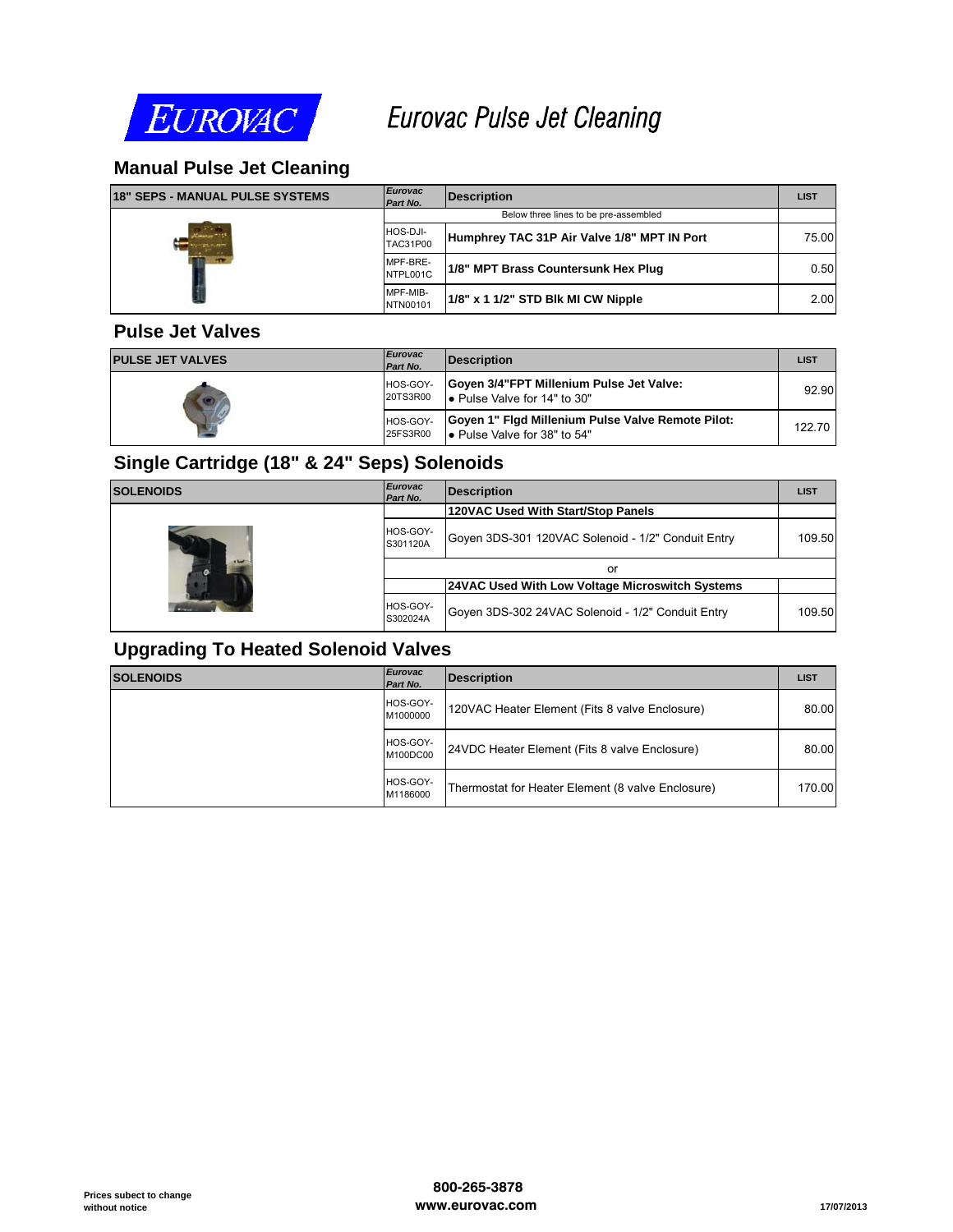## **Multiple Cartridge Solenoid Assemblies**

| <b>SOLENOIDS</b> | <b>Eurovac</b><br>Part No.  | <b>Description</b>                                                                                                   | <b>LIST</b> |
|------------------|-----------------------------|----------------------------------------------------------------------------------------------------------------------|-------------|
|                  | HOS-GOY-<br>S3310000        | Goyen Type QT2 Solenoid Valve 120VAC                                                                                 | 74.25       |
|                  | HOS-GOY-<br>S3360000        | Goyen Type QT2 Solenoid Valve 24VDC                                                                                  | 74.25       |
|                  |                             | <b>BELOW WON'T NEED REPLACING</b><br><b>WOULD BE ABOVE WHICH ARE INDIVIDUAL</b><br><b>SOLENOIDS WITHIN THE ASS'Y</b> |             |
|                  |                             | 120VAC Is Our Standard                                                                                               |             |
|                  | HOS-GOY-<br><b>RCA35V30</b> | Goyen 3 Valve Solenoid Ass'y 120VAC GP Enclosure                                                                     | 492.65      |
|                  |                             | or                                                                                                                   |             |
|                  |                             | <b>24VAC Used For Transit Jobs</b>                                                                                   |             |
|                  | HOS-GOY-<br><b>RCA35V20</b> | Goyen 3 Valve Solenoid Ass'y 24VDC GP Enclosure                                                                      | 492.65      |

## **Single Cart. (18" & 24" Seps) Pulse Jet Timers (Located Inside Control Panel)**

| <b>Pulse Jet Timers (Inside Control Panel)</b> | <b>Eurovac</b><br>Part No. | <b>Description</b>                                                                 | <b>LIST</b> |
|------------------------------------------------|----------------------------|------------------------------------------------------------------------------------|-------------|
|                                                |                            | Current (Approx. 2009)                                                             |             |
|                                                | CPA-RTR-<br>RFSH3V23       | S&S RZ7-FSH3VU23 Repeat Timer 24-240VAC/24-48VDC<br>Coil:<br>good for all voltages | 135.00      |
|                                                |                            | or                                                                                 |             |
|                                                |                            | Old (Not Interchangable with Above Repeat Timer)                                   |             |
|                                                | CPA-PJT-<br>H3CRF8N1       | Omron 120Vac Recycler Timer                                                        | 316.80      |
|                                                | CPA-PJT-<br>H3CRF8N2       | Omron 24Vac Recycler Timer                                                         | 316.80      |

## **Multiple Cart. -Pulse Jet Timers (Located Inside Panel)**

| Pulse Jet Timers (Inside Control Panel) | <b>Eurovac</b><br>Part No. | <b>Description</b>                                                                    | <b>LIST</b> |
|-----------------------------------------|----------------------------|---------------------------------------------------------------------------------------|-------------|
|                                         |                            | * NOTE: Will interchange with old timers (ie: Dwyer) *                                |             |
|                                         |                            | 120VAC Is Our Standard                                                                |             |
|                                         | ELE-GOY-<br>TBDAC040       | Goyen 4 Out Sequential Timer 120/240VAC                                               | 365.00      |
|                                         |                            | or                                                                                    |             |
|                                         |                            | <b>24VAC Used For Transit Jobs</b>                                                    |             |
|                                         | ELE-GOY-<br>TBDDC040       | Goyen 4 Out Sequential Timer 24VDC                                                    | 365.00      |
| <b>Pulses Jet Valve Diaphragm Kits</b>  |                            |                                                                                       |             |
| <b>DIAPHRAGM KITS</b>                   | <b>Eurovac</b><br>Part No. | <b>Description</b>                                                                    | <b>LIST</b> |
| <b>SPAIN FAR</b><br><b>ITOCHEN</b>      | HOS-GOY-<br>K2016000       | Diaphragm Kit RCAC20T3000 3/4" Valve:<br>• Pulse Valve for 14" to 30"                 | 60.00       |
|                                         |                            | Diaphragm Kit RCA25FS3000 1" Millenium Valve:                                         |             |
|                                         | HOS-GOY-<br>K2529000       | • Pulse Valve for 38" to 54"                                                          | 95.50       |
|                                         | HOS-GOY-<br>K2501000       | Diaphragm Kit RCA 25FS 1" Valve:<br>• PREVIOUS GENERATION: Pulse Valve for 38" to 54" | 105.00      |